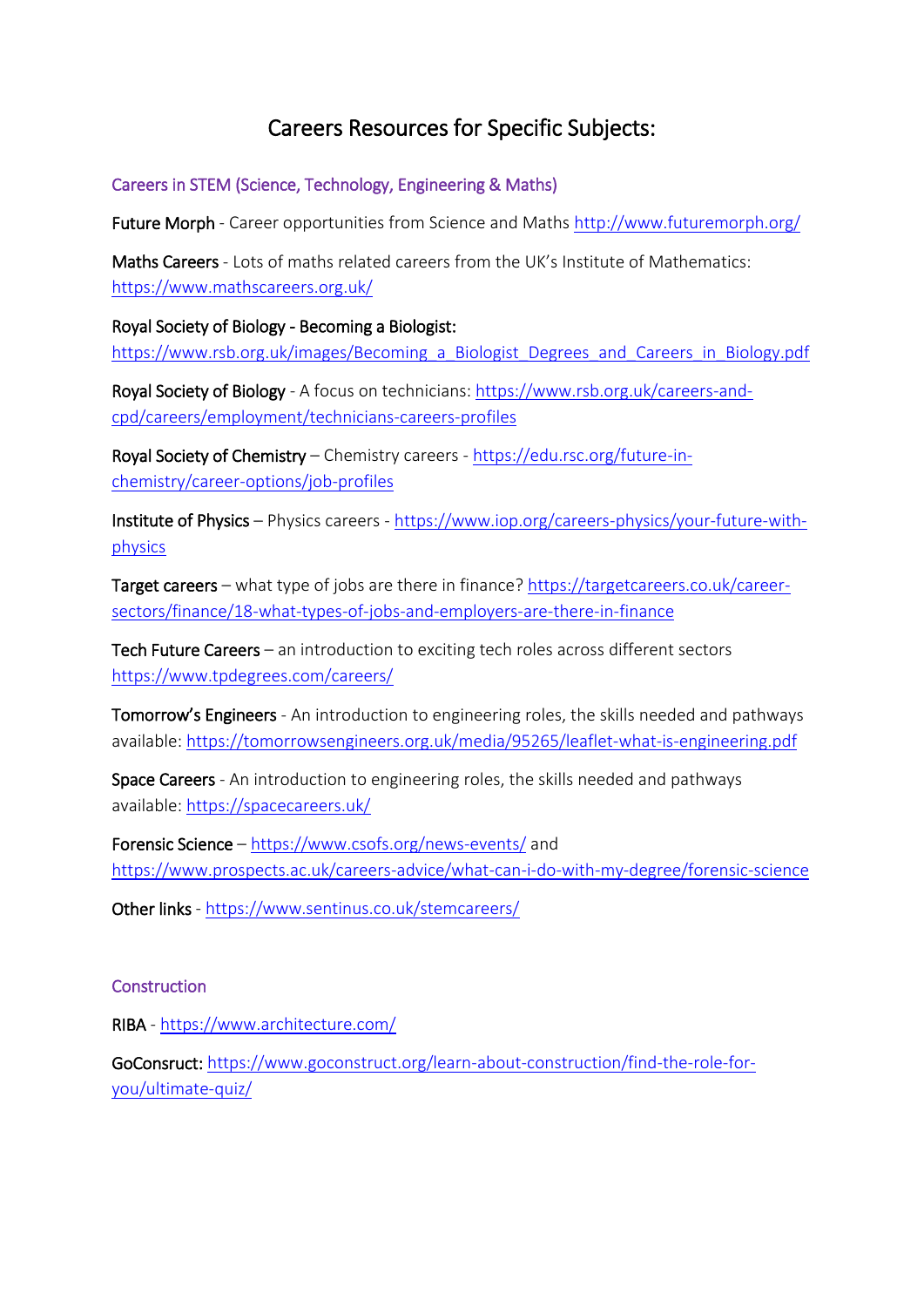## Creative & Digital

Creative Careers: [https://discovercreative.careers](https://discovercreative.careers/) 

Fashion & Retail Academy: <https://www.fashionretailacademy.ac.uk/>

Screenskills (Screen Industries):<https://www.screenskills.com/careers/job-profiles/>

#### Energy & Renewables

Energy & Utilities careers: <https://www.energyutilitiesjobs.co.uk/>

## Food / Hospitality and Catering

Tasty careers in Food & Drink: <https://tastycareers.org.uk/>

Hospitality and Catering: [https://nationalcareers.service.gov.uk/job-categories/hospitality](https://nationalcareers.service.gov.uk/job-categories/hospitality-and-food)[and-food](https://nationalcareers.service.gov.uk/job-categories/hospitality-and-food)

Hospitality and Catering: [https://www.youthemployment.org.uk/types-jobs-hospitality](https://www.youthemployment.org.uk/types-jobs-hospitality-catering-industry/)[catering-industry/](https://www.youthemployment.org.uk/types-jobs-hospitality-catering-industry/)

#### Public Service/Uniformed services

The Armed Forces - There are specific application routes for students who are interested in joining the military. Find more information at the following websites:

[www.army.mod.uk/careers/](http://www.army.mod.uk/careers/)

<https://www.raf.mod.uk/recruitment/>

[www.royalnavy.mod.uk/careers](http://www.royalnavy.mod.uk/careers) 

#### NHS & Ambulance Service

General Careers Information:<https://www.healthcareers.nhs.uk/>

Information specifically for young people:<https://www.stepintothenhs.nhs.uk/>

Allied Health Careers:<https://www.iseethedifference.co.uk/>

Mental Health/Psychological Careers: [https://www.healthcareers.nhs.uk/explore](https://www.healthcareers.nhs.uk/explore-roles/psychological-therapies/roles-psychological-therapies)[roles/psychological-therapies/roles-psychological-therapies](https://www.healthcareers.nhs.uk/explore-roles/psychological-therapies/roles-psychological-therapies)